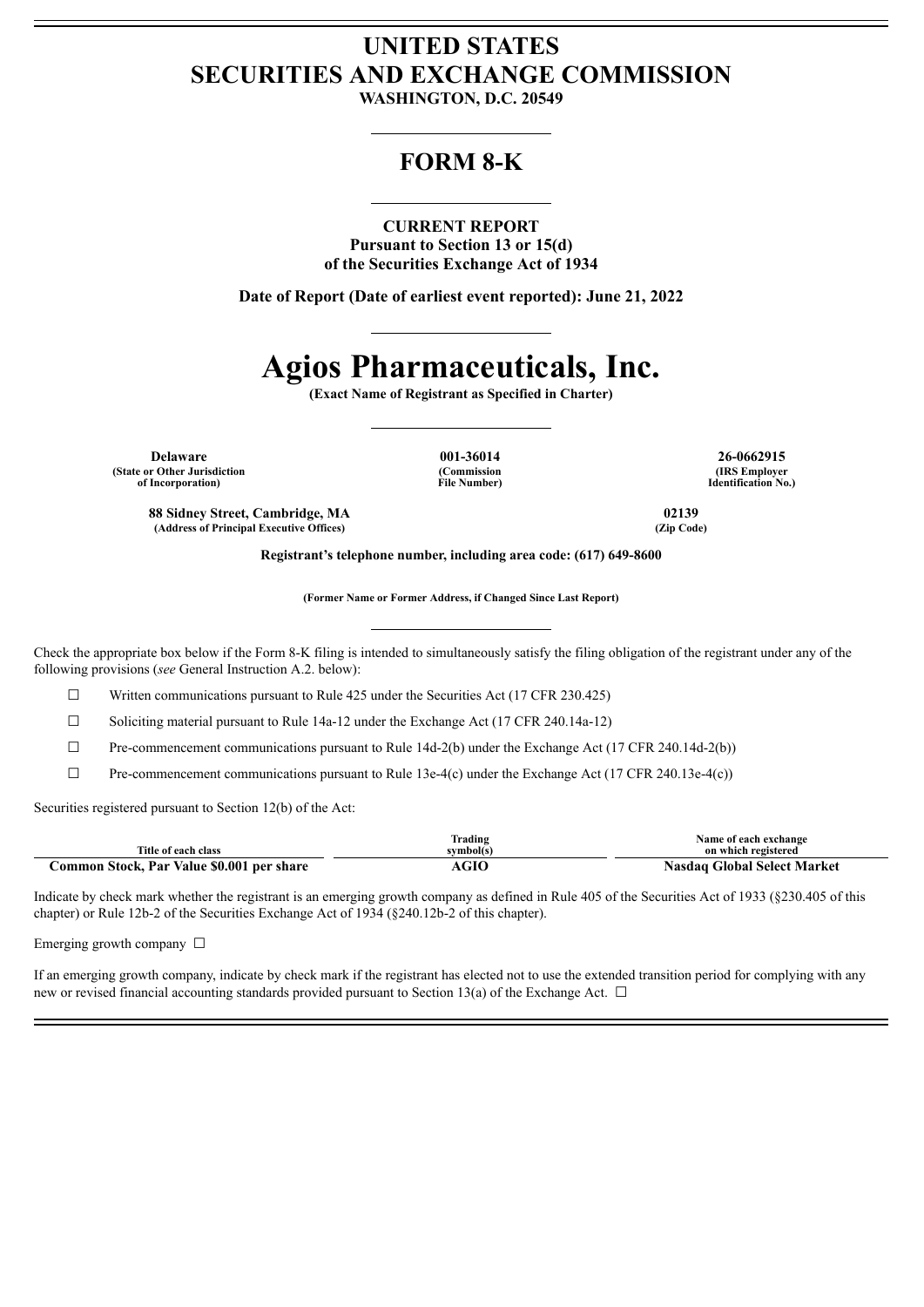#### **Item 5.07 Submission of Matters to a Vote of Security Holders.**

Agios Pharmaceuticals, Inc. (the "Company") held its Annual Meeting of Stockholders on June 21, 2022. The following is a summary of the matters voted on at that meeting.

1. The Company's stockholders elected Jacqualyn A. Fouse, David Scadden and David P. Schenkein as class III directors, each to serve for a three-year term expiring at the 2025 Annual Meeting of Stockholders and until his or her successor has been duly elected and qualified. The results of the stockholders' vote with respect to the election of such class III directors were as follows:

|                    |                  | <b>Votes</b> | <b>Broker</b>    |
|--------------------|------------------|--------------|------------------|
|                    | <b>Votes For</b> | Withheld     | <b>Non-Votes</b> |
| Jacqualyn A. Fouse | 48.532.948       | 1.023.074    | 1.165.431        |
| David Scadden      | 48.466.852       | 1.089.170    | 1.165.431        |
| David P. Schenkein | 45.444.958       | 4.111.064    | 1.165.431        |

2. The Company's stockholders approved the non-binding, advisory vote on the compensation paid to its named executive officers. The results of the stockholders' non-binding, advisory vote with respect to compensation paid to the Company's named executive officers were as follows:

| <b>Votes For</b> | Votes<br>Against | Votes<br>Abstaining | <b>Broker</b><br><b>Non-Votes</b> |
|------------------|------------------|---------------------|-----------------------------------|
| 45,023,409       | .523,606         | ,007                | 1,165,431                         |

3. The Company's stockholders recommended, in a non-binding, advisory vote, that future advisory votes on the compensation paid to its named executive officers would be held every year. The results of the stockholders' non-binding, advisory vote with respect to the frequency of future advisory votes on the compensation paid to the Company's named executive officers were as follows:

|                 |                      |                      | <b>Votes</b> | Broker           |
|-----------------|----------------------|----------------------|--------------|------------------|
| l Year<br>Lvery | <b>Every 2 Years</b> | <b>Every 3 Years</b> | Abstaining   | <b>Non-Votes</b> |
| 48,699,567      | 18,146               | 831,921              | 6,388        | 1,165,431        |

After taking into consideration the foregoing voting results and the prior recommendation of the Company's Board of Directors (the "Board") in favor of an annual stockholder advisory vote on the compensation of the Company's named executive officers, the Board intends to hold future advisory votes on the compensation of the Company's named executive officers every year.

4. The Company's stockholders ratified the appointment of PricewaterhouseCoopers LLP as the Company's independent registered public accounting firm for the current fiscal year. The results of the stockholders' vote with respect to such ratification were as follows:

| <b>Votes For</b> | <b>Votes</b><br>Against | <b>Votes</b><br>Abstaining | Broker<br><b>Non-Votes</b> |
|------------------|-------------------------|----------------------------|----------------------------|
|                  |                         |                            |                            |
| 50,564,842       | 139,866                 | 746<br>16.7                |                            |